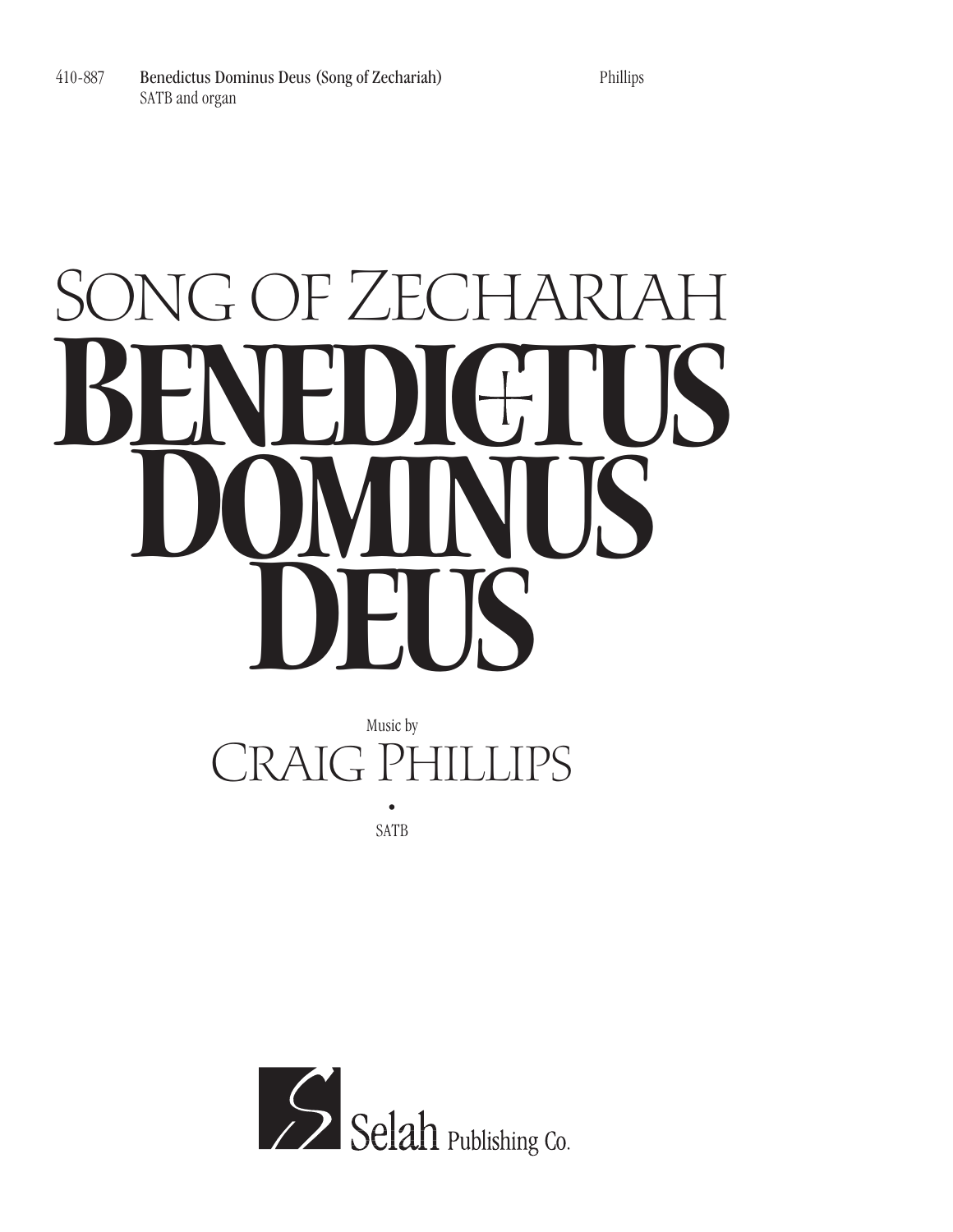Craig Phillips . 410-887 . Selah Publishing Co., Inc. Order from your favorite dealer or at www.selahpub.com (Or call 800-852-6172 in the U.S. and Canada) This document is provided for review purposes only. It is illegal to photocopy this msuc. Craig Phillips • 410-887 • Selah Publishing Co., Inc. Order from your favorite dealer or at www.selahpub.com (Or call 800-852-6172 in the U.S. and Canada) This document is provided for review purposes only. It is illegal to photocopy this msuc.

2

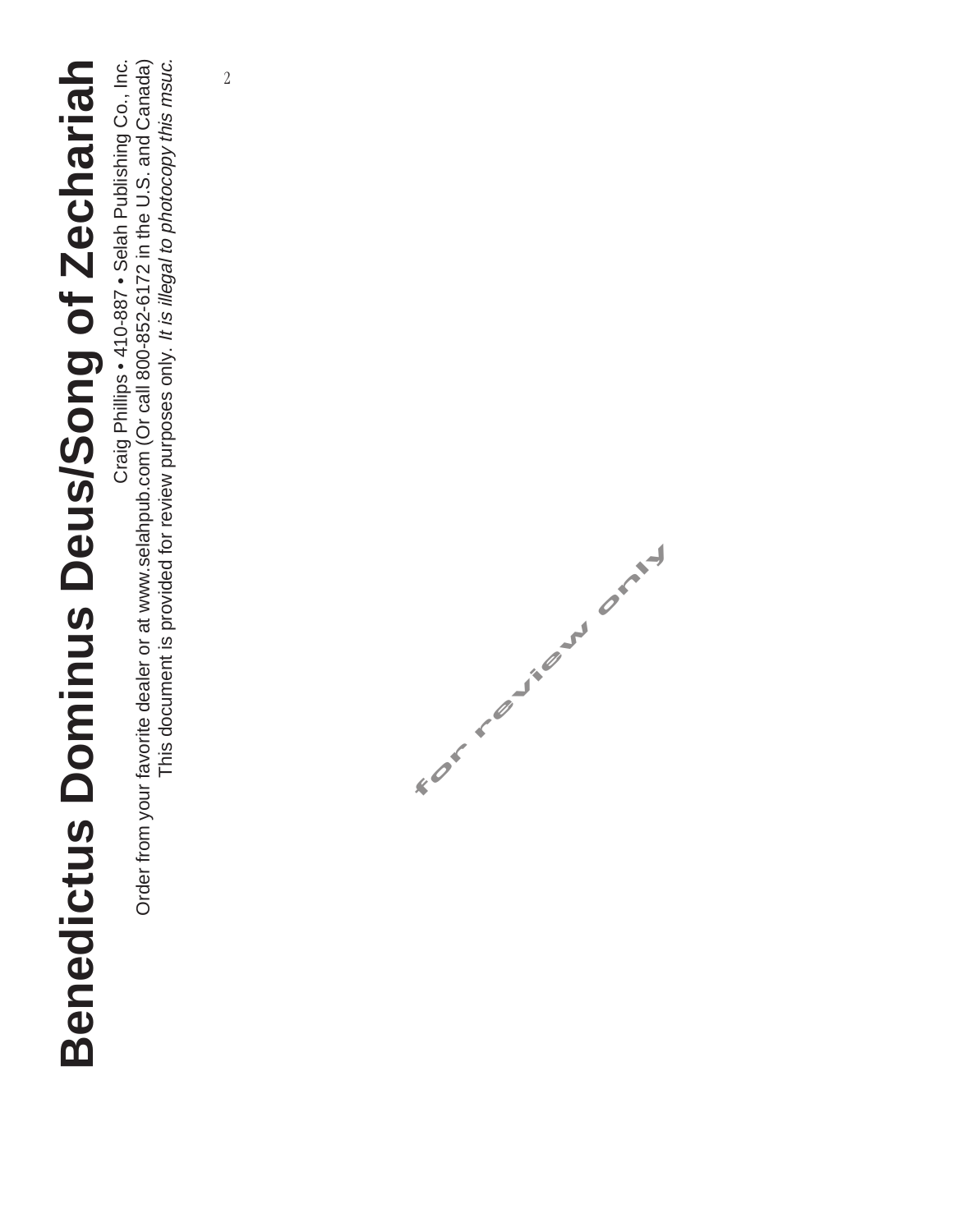3

This document is provided for review purposes only. Order from your favorite dealer or at www.selahpub.com (Or call 800-852-6172 in the U.S. and Canada) This document is provided for review purposes only. It is illegal to photocopy this msuc. Order from your favorite dealer or at www.selahpub.com (Or call 800-852-6172 in the U.S. and Canada) It is illegal to photocopy this msuc.





 $\overline{e}$   $\overline{e}$   $\overline{e}$   $\overline{e}$   $\overline{e}$   $\overline{e}$   $\overline{e}$   $\overline{e}$   $\overline{e}$   $\overline{e}$   $\overline{e}$   $\overline{e}$   $\overline{e}$   $\overline{e}$   $\overline{e}$   $\overline{e}$   $\overline{e}$   $\overline{e}$   $\overline{e}$   $\overline{e}$   $\overline{e}$   $\overline{e}$   $\overline{e}$   $\overline{e}$   $\overline{$ 

**z** 

&

 $\frac{1}{2}$ 

 $\overline{ }$  $\frac{1}{1}$ 

 $\overline{ }$  $\frac{1}{1}$ 

 $\frac{2}{\sqrt{2}}$ 

 $\frac{1}{2}$  $\frac{1}{1}$ 

 $4 \wedge \cdots \wedge$ 

 $\left( \begin{array}{c} \bullet \\ \bullet \end{array} \right)$ œ

**3**

œ

œ

**3**

**3**

. .

œ

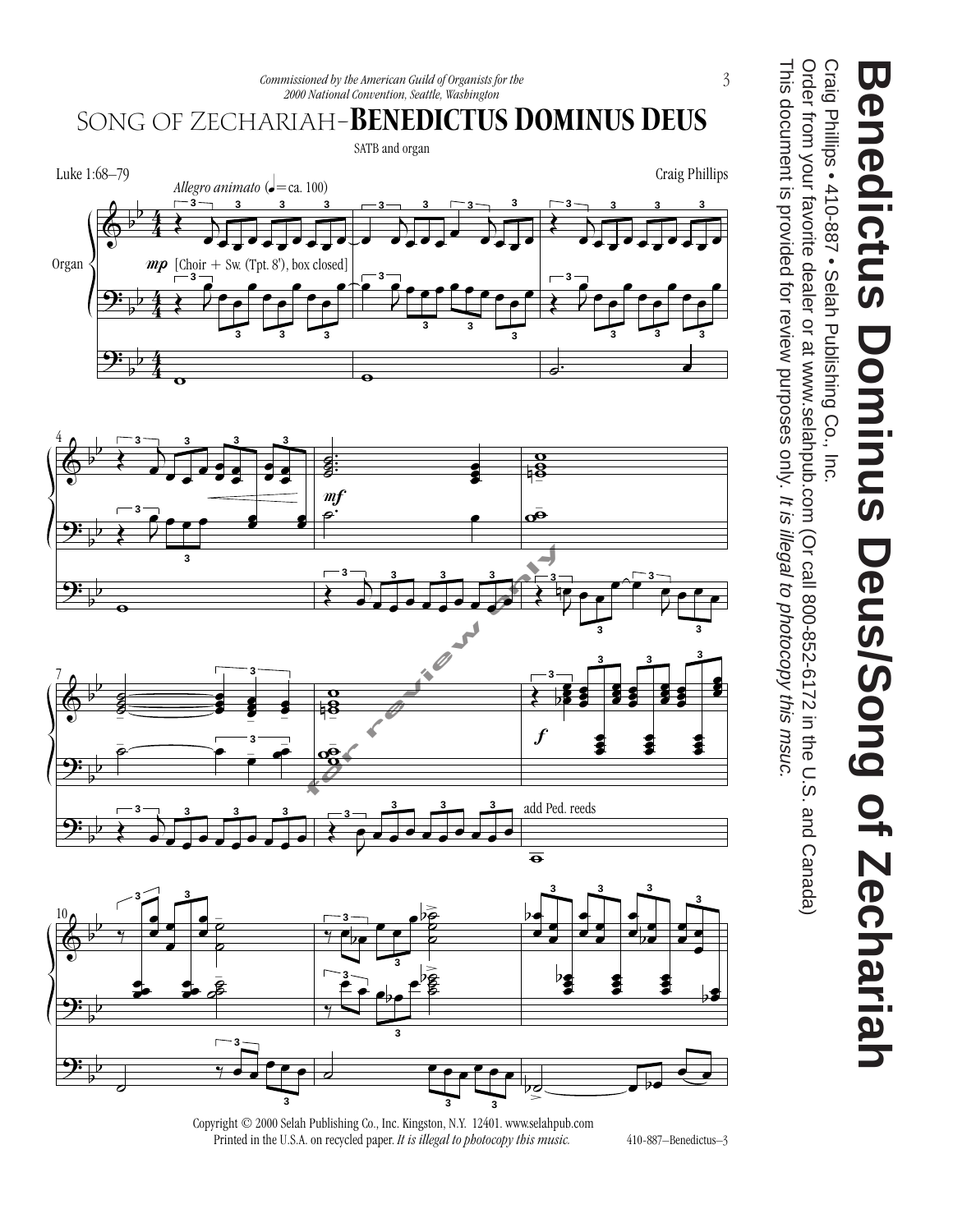Craig Phillips • 410-887 • Selah Publishing Co., Inc. Craig Phillips • 410-887 • Selah Publishing Co., Inc. Order from your favorite dealer or at www.selahpub.com (Or call 800-852-6172 in the U.S. and Canada) Order from your favorite dealer or at www.selahpub.com (Or call 800-852-6172 in the U.S. and Canada) This document is provided for review purposes only. It is illegal to photocopy this msuc. This document is provided for review purposes only. It is illegal to photocopy this msuc.

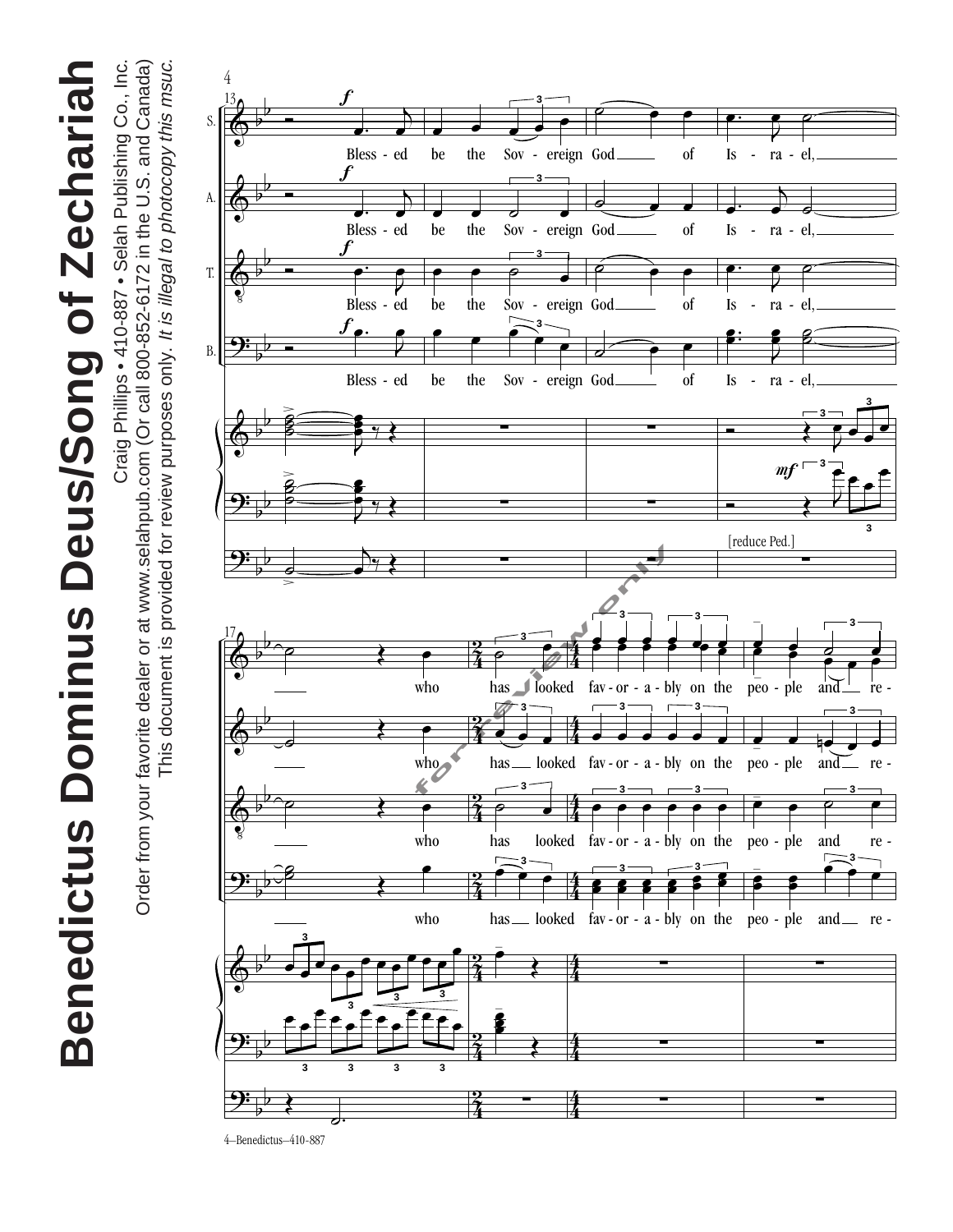

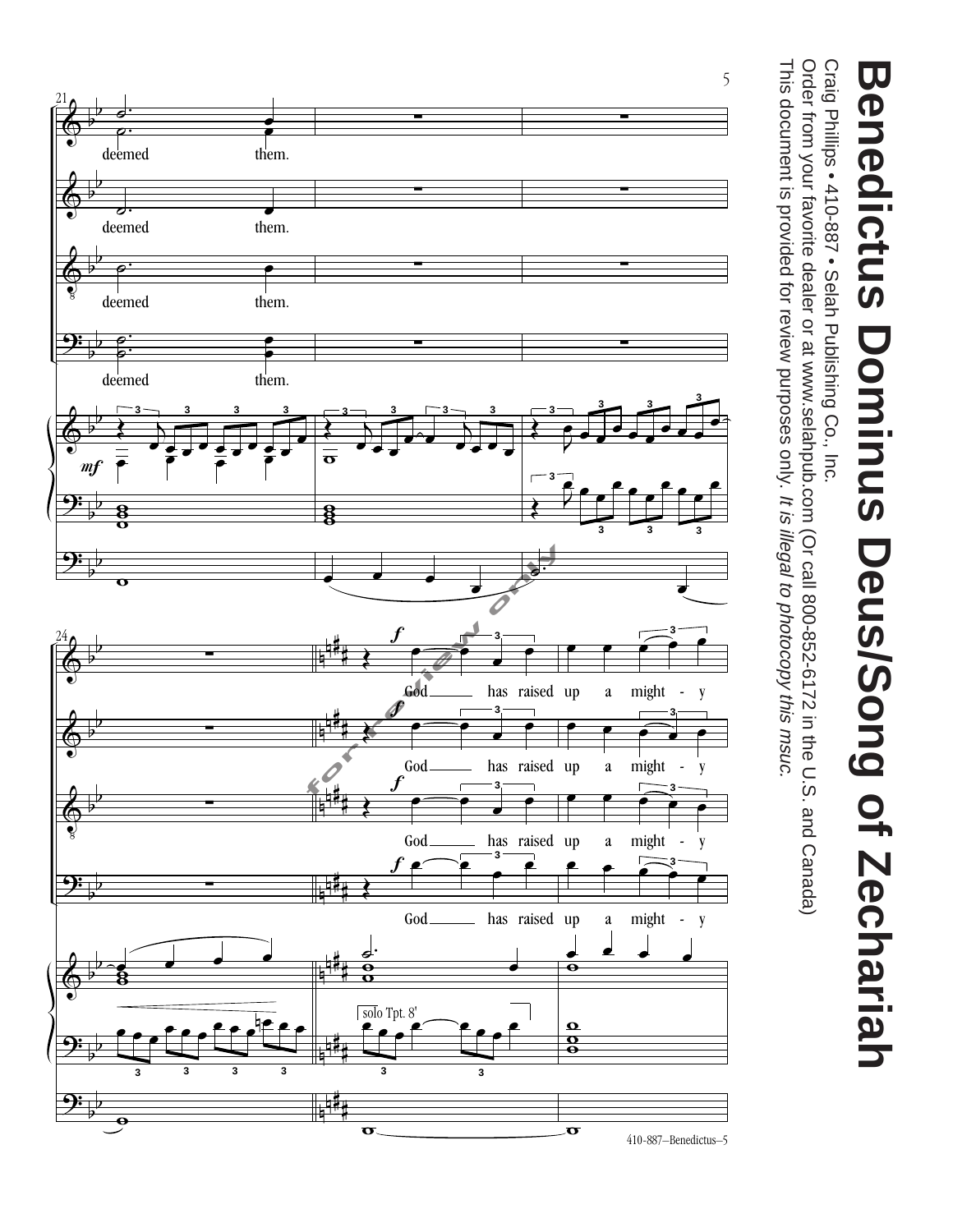

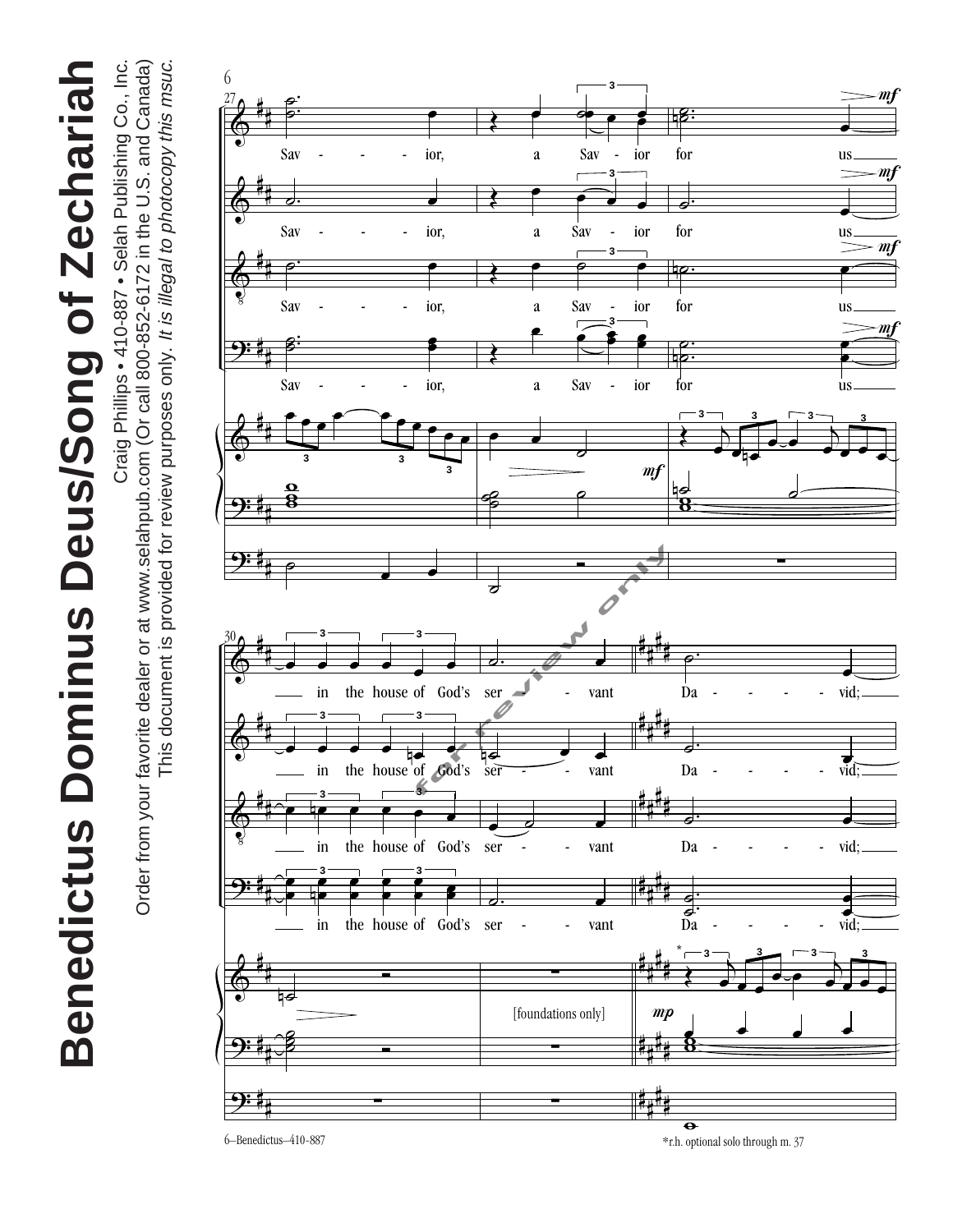



<sup>410-887–</sup>Benedictus–7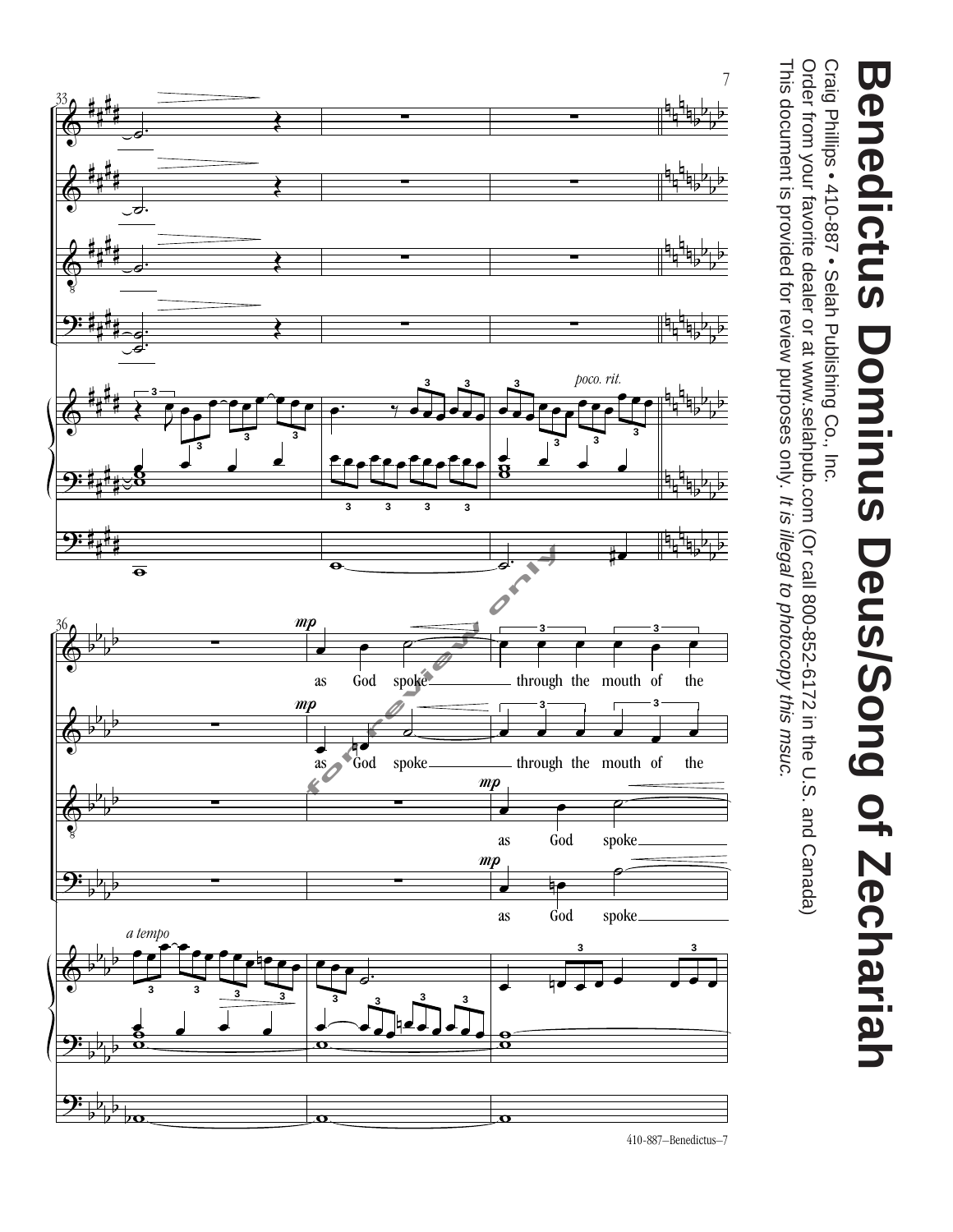Craig Phillips • 410-887 • Selah Publishing Co., Inc. Craig Phillips • 410-887 • Selah Publishing Co., Inc. Benedictus Dominus Deus/Song of Zechariah **Benedictus Dominus Deus/Song of Zechariah**

Order from your favorite dealer or at www.selahpub.com (Or call 800-852-6172 in the U.S. and Canada) Order from your favorite dealer or at www.selahpub.com (Or call 800-852-6172 in the U.S. and Canada) This document is provided for review purposes only. It is illegal to photocopy this msuc. This document is provided for review purposes only. It is illegal to photocopy this msuc.

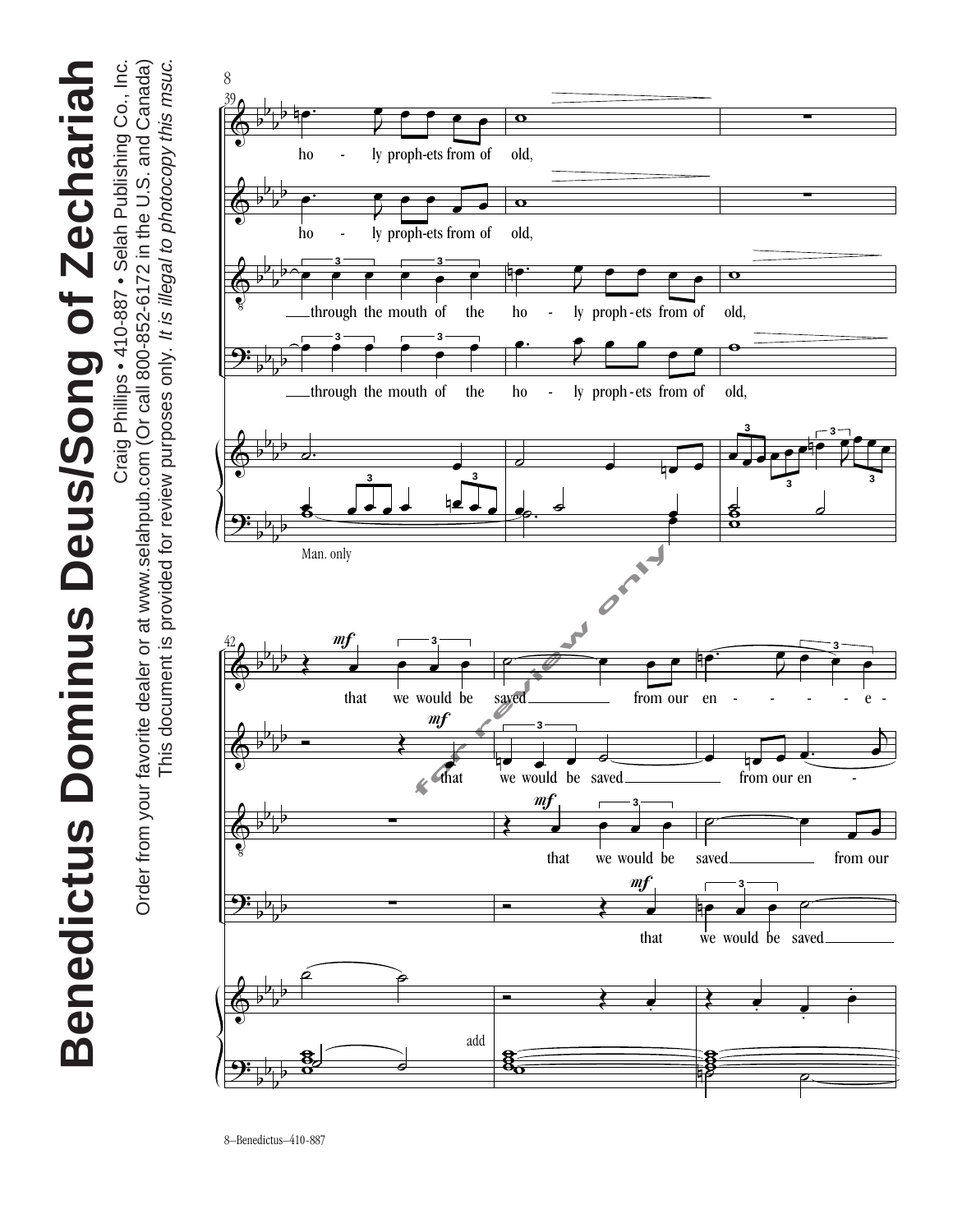



<sup>410-887–</sup>Benedictus–9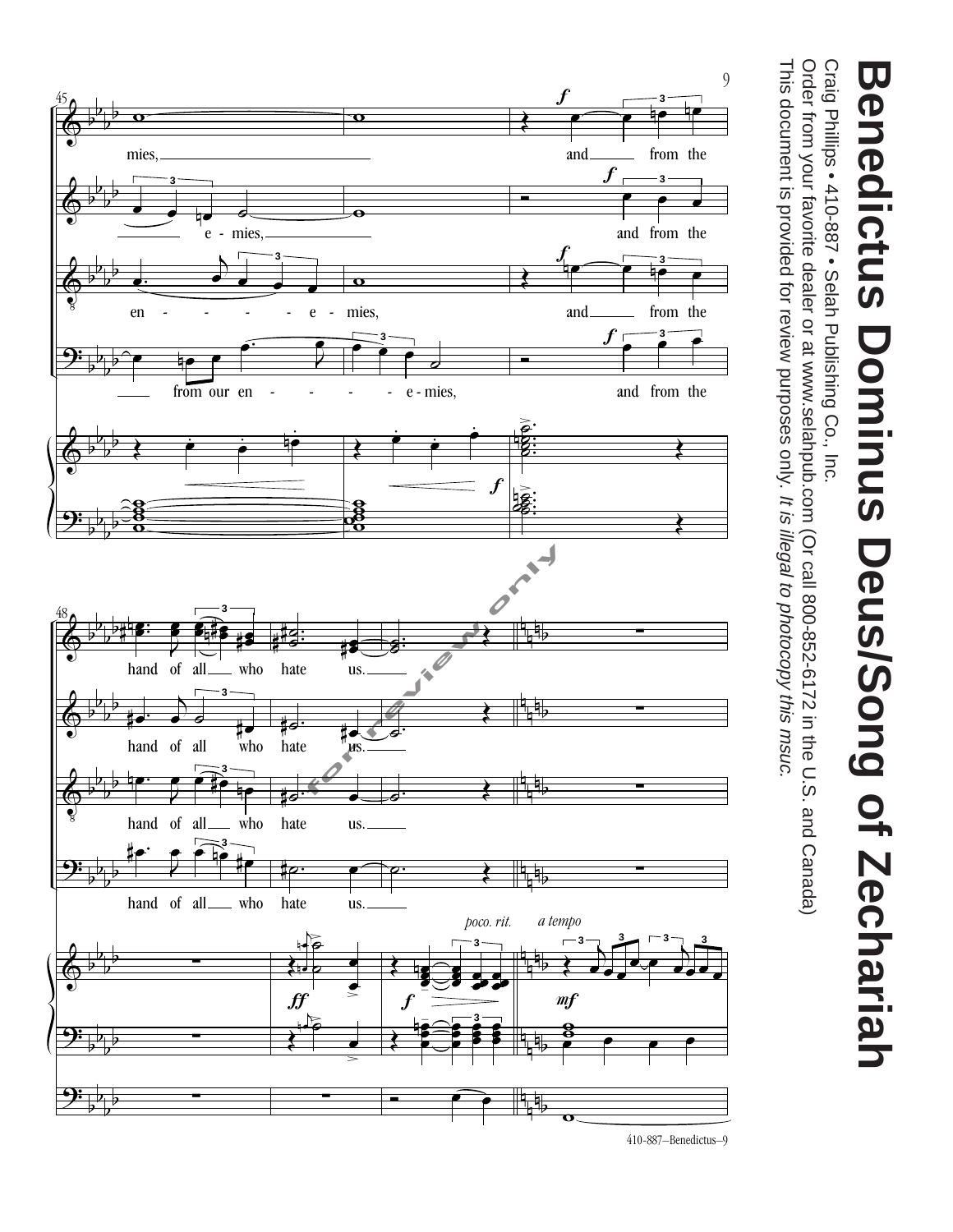Craig Phillips • 410-887 • Selah Publishing Co., Inc. Craig Phillips • 410-887 • Selah Publishing Co., Inc. Order from your favorite dealer or at www.selahpub.com (Or call 800-852-6172 in the U.S. and Canada) Order from your favorite dealer or at www.selahpub.com (Or call 800-852-6172 in the U.S. and Canada) This document is provided for review purposes only. It is illegal to photocopy this msuc. This document is provided for review purposes only. It is illegal to photocopy this msuc.



10–Benedictus–410-887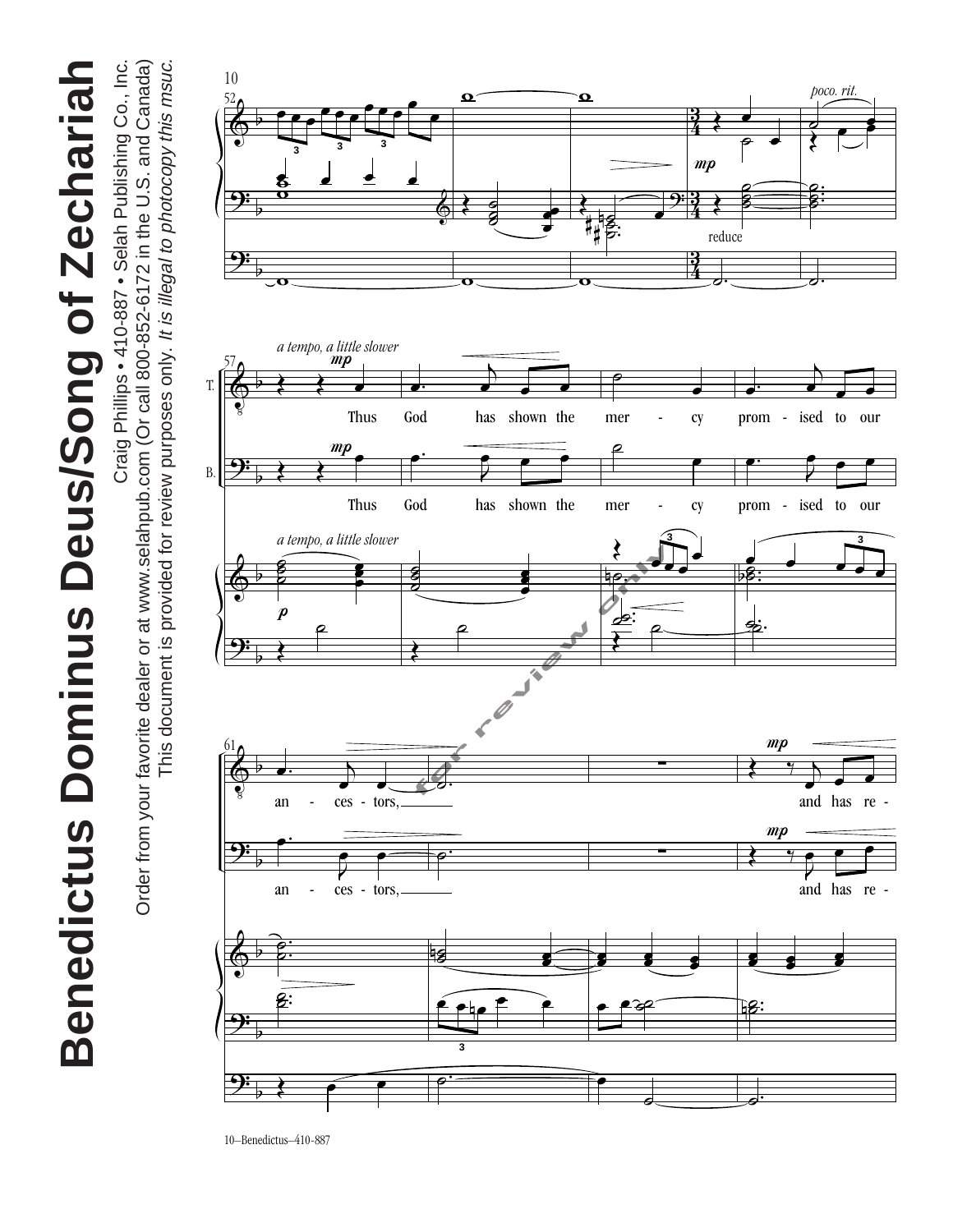

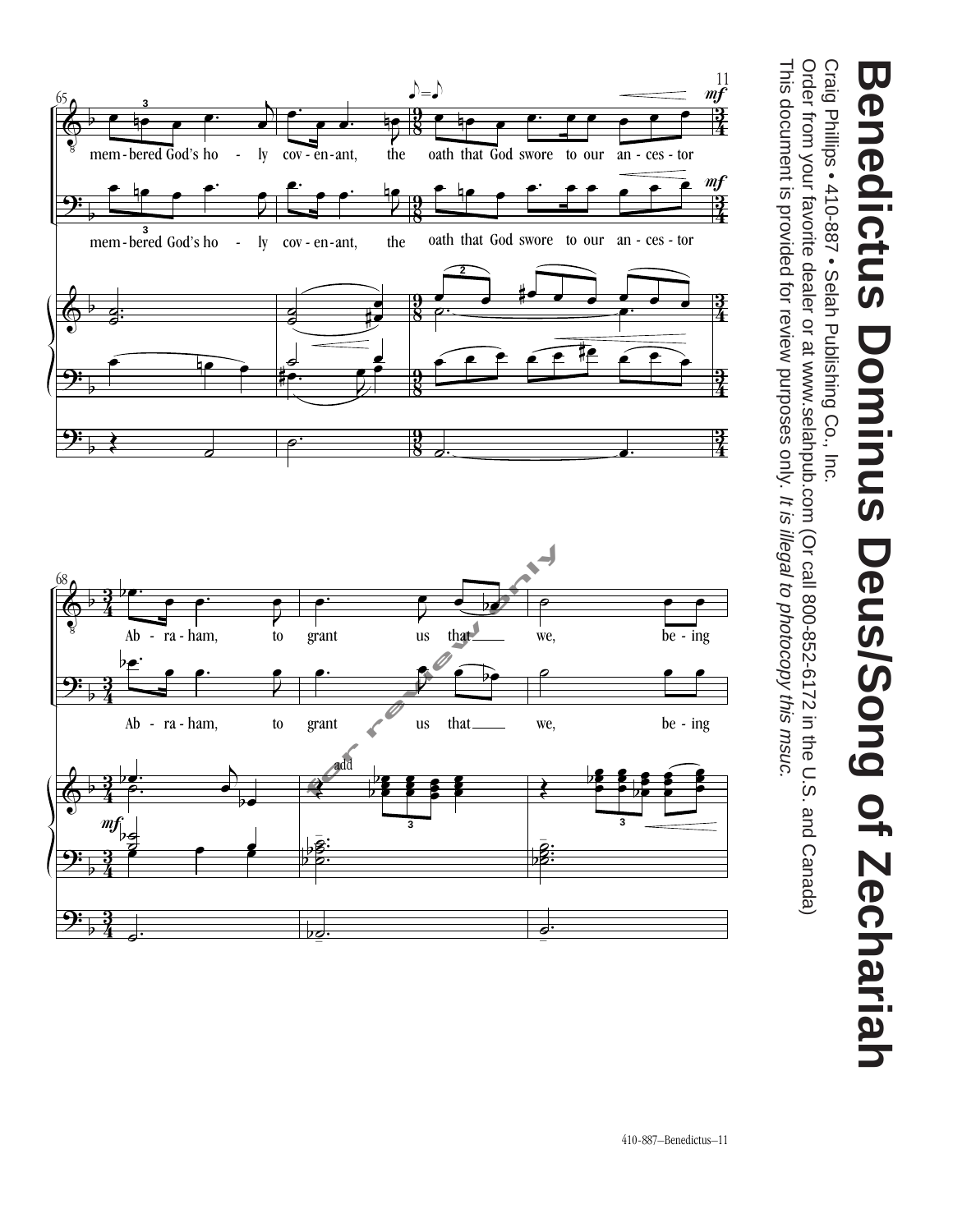

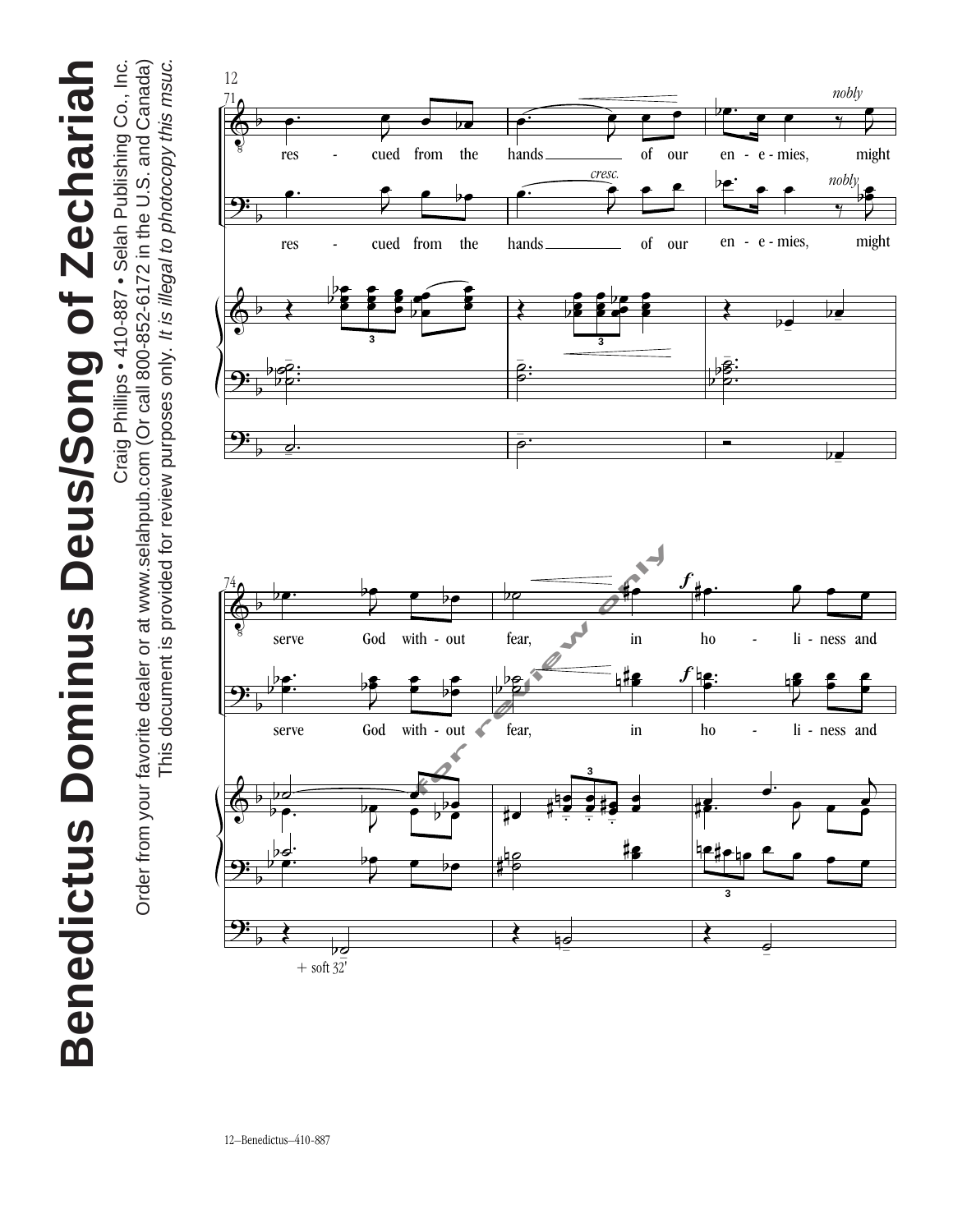Craig Philips • 410-887 • Selah Publishing Co., Inc. Craig Phillips • 410-887 • Selah Publishing Co., Inc.

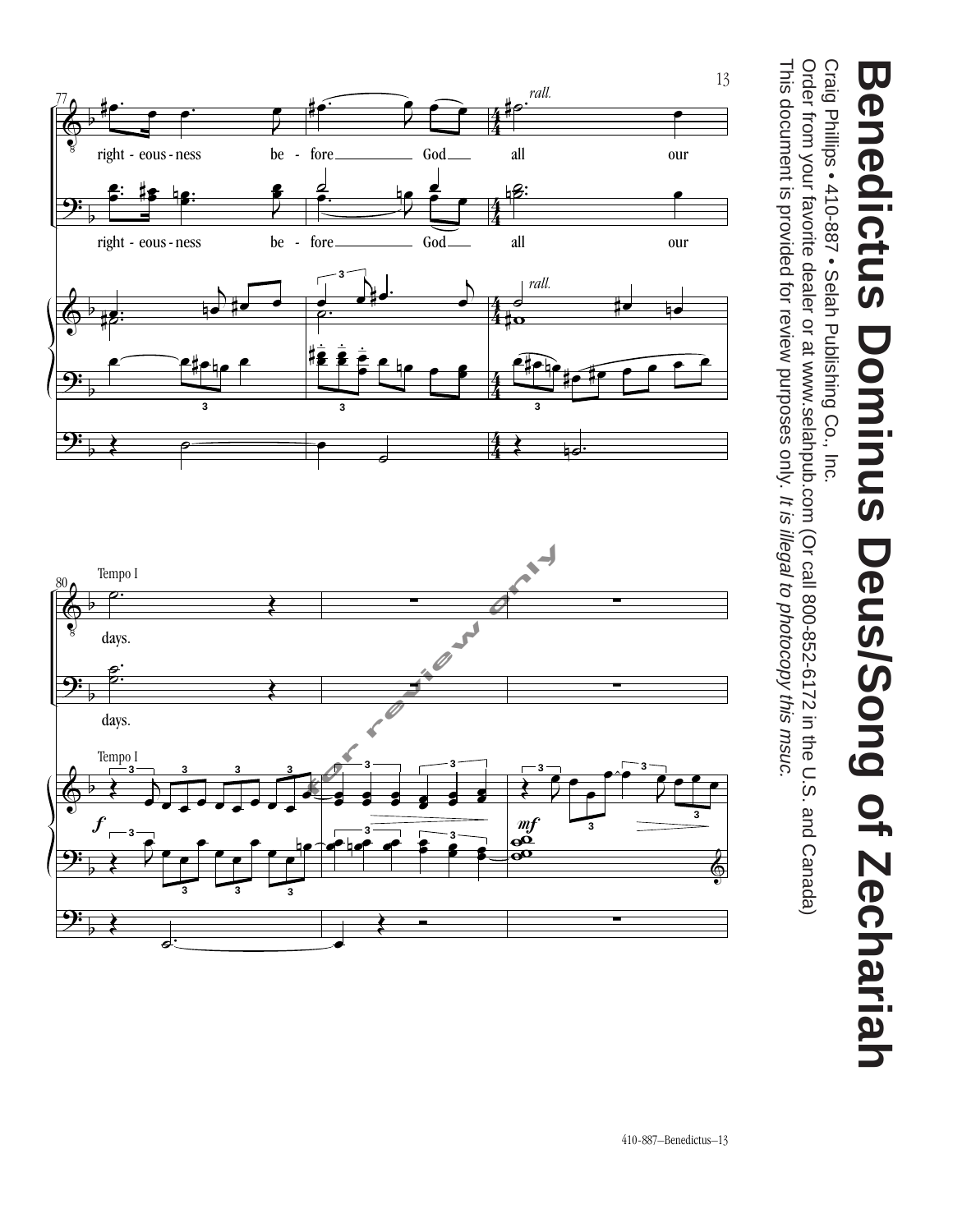

Craig Phillips • 410-887 • Selah Publishing Co., Inc. Craig Phillips • 410-887 • Selah Publishing Co., Inc. Order from your favorite dealer or at www.selahpub.com (Or call 800-852-6172 in the U.S. and Canada) Order from your favorite dealer or at www.selahpub.com (Or call 800-852-6172 in the U.S. and Canada) This document is provided for review purposes only. It is illegal to photocopy this msuc. This document is provided for review purposes only. It is illegal to photocopy this msuc.

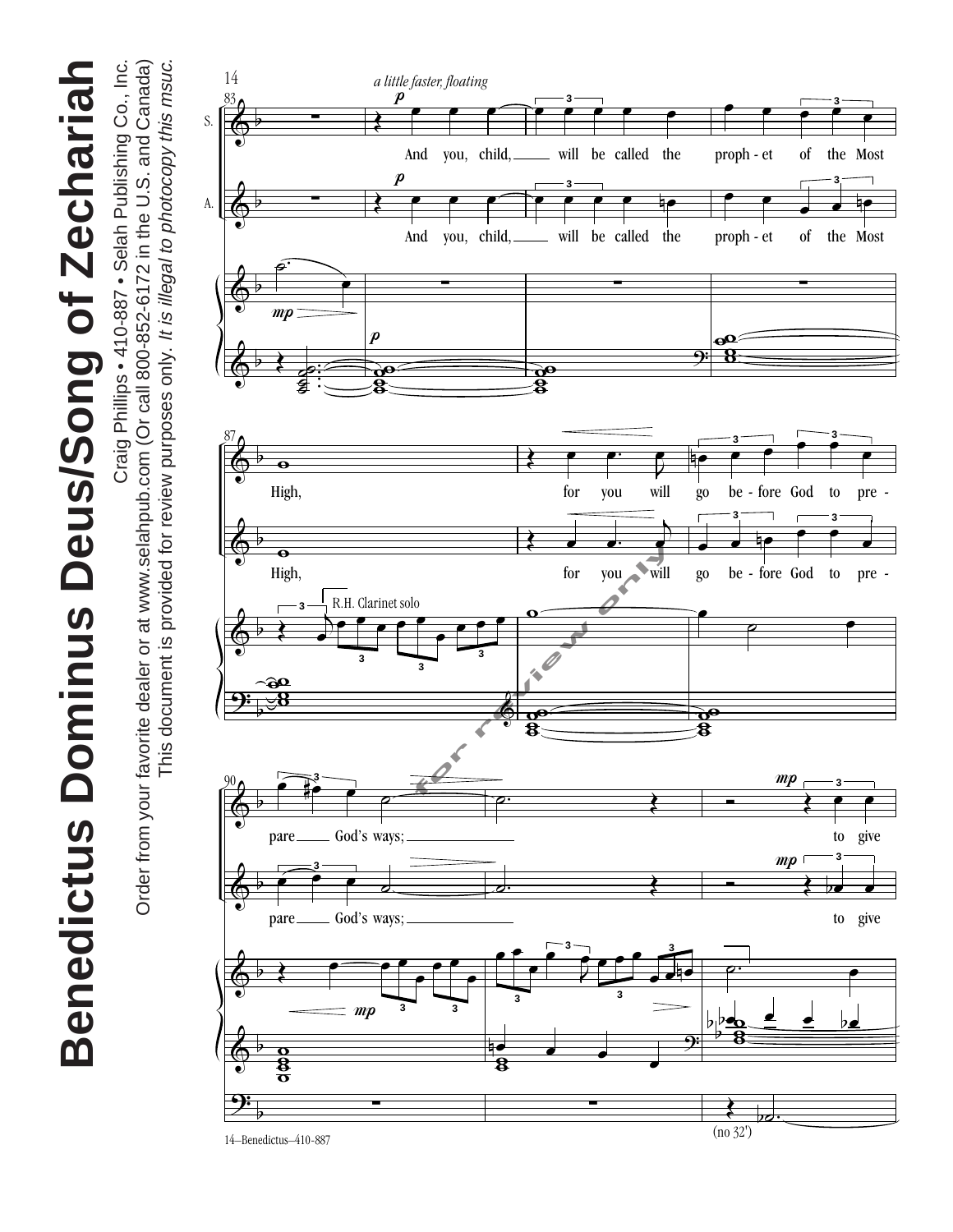Craig Philips • 410-887 • Selah Publishing Co., Inc. Craig Phillips • 410-887 • Selah Publishing Co., Inc.

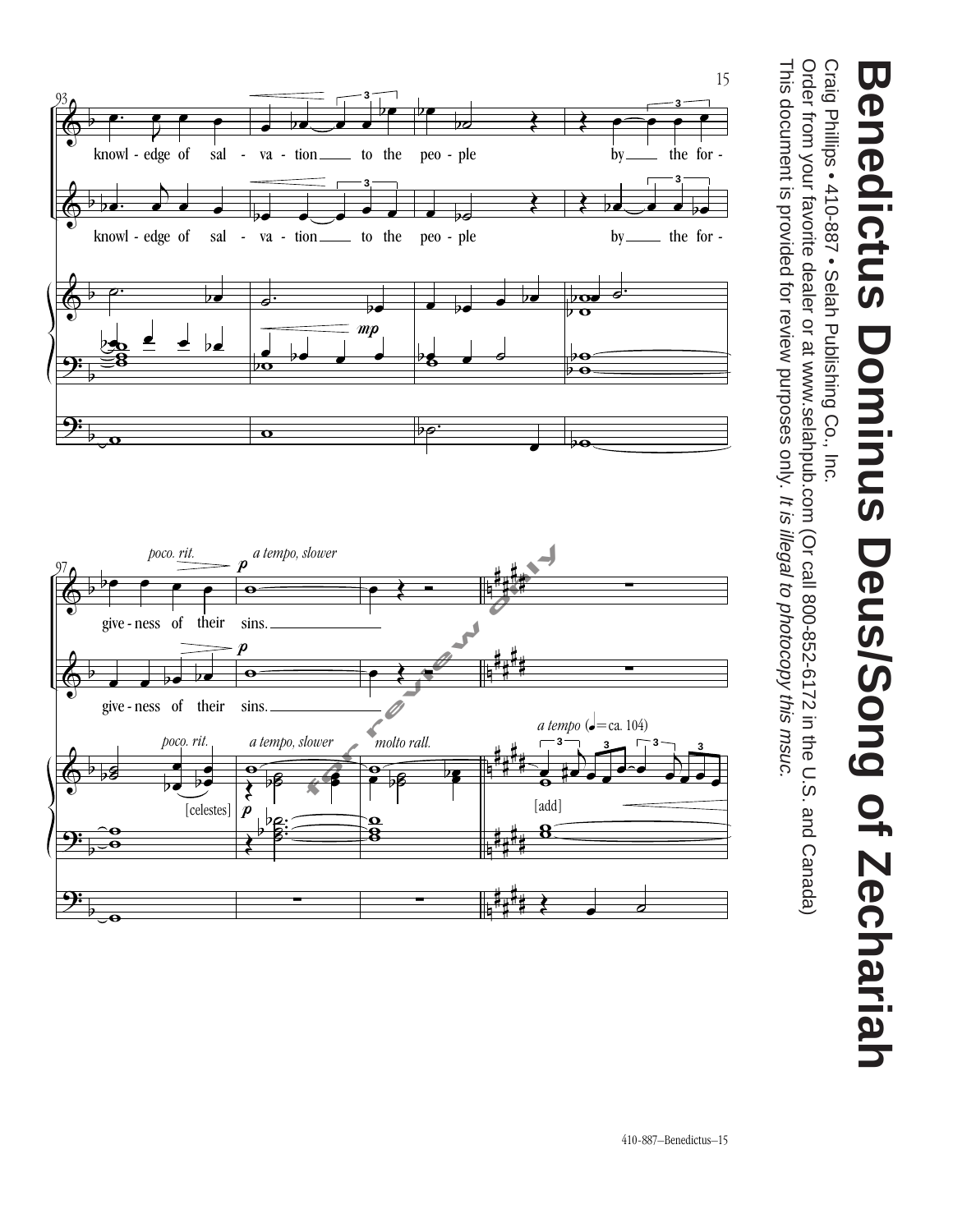Craig Phillips • 410-887 • Selah Publishing Co., Inc. Craig Phillips • 410-887 • Selah Publishing Co., Inc. Order from your favorite dealer or at www.selahpub.com (Or call 800-852-6172 in the U.S. and Canada) Order from your favorite dealer or at www.selahpub.com (Or call 800-852-6172 in the U.S. and Canada) This document is provided for review purposes only. It is illegal to photocopy this msuc. This document is provided for review purposes only. It is illegal to photocopy this msuc.



16–Benedictus–410-887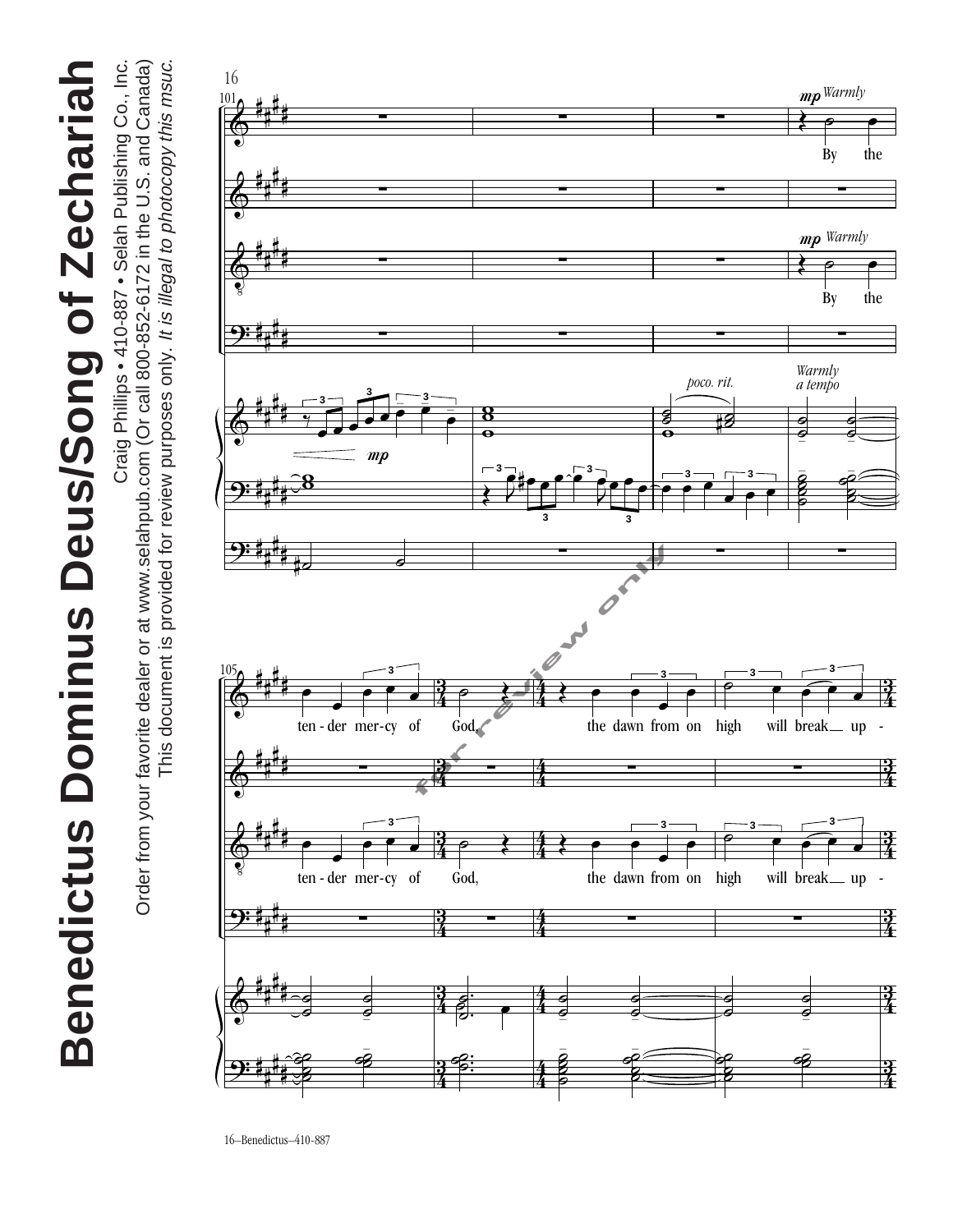

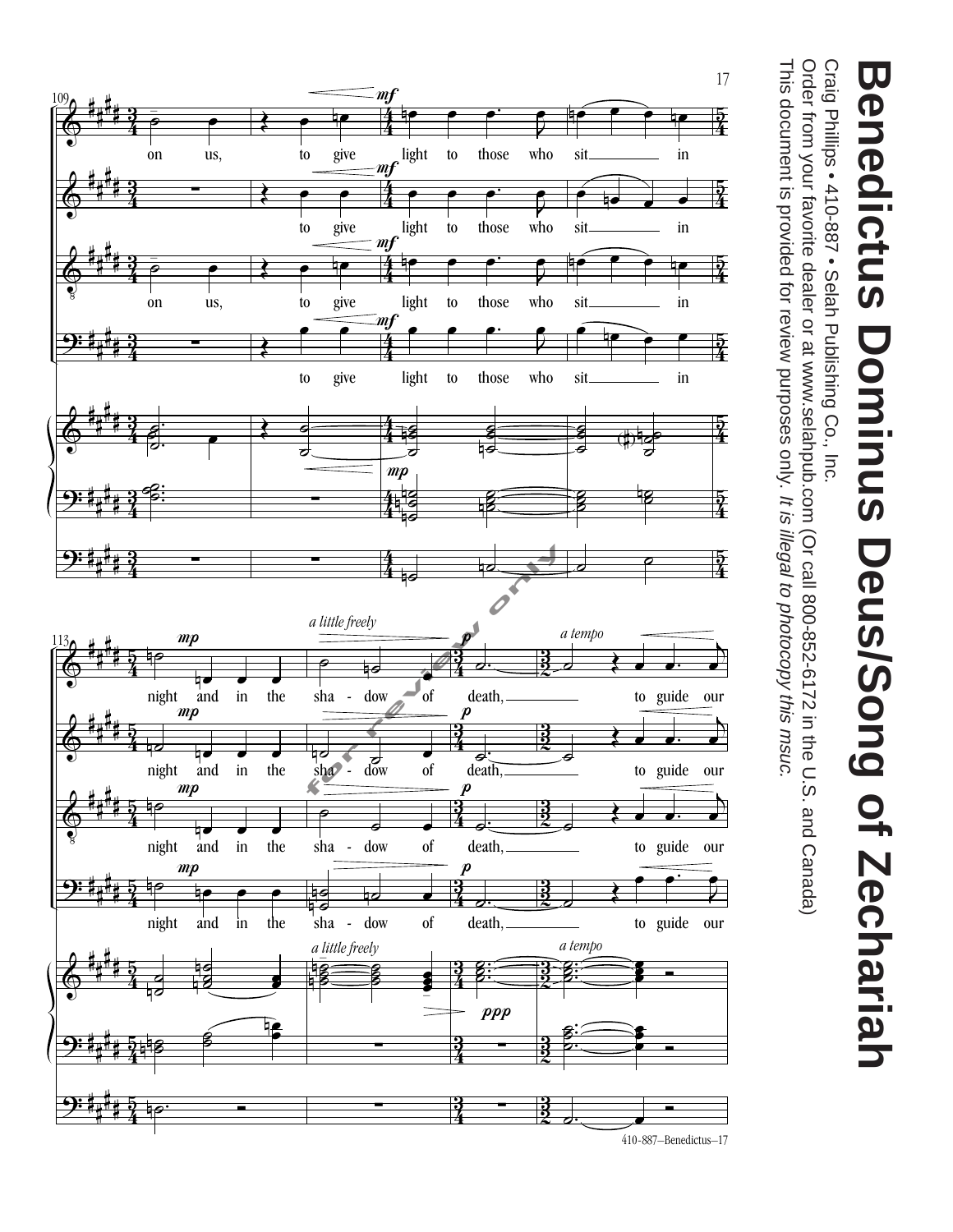Craig Phillips • 410-887 • Selah Publishing Co., Inc. Craig Phillips • 410-887 • Selah Publishing Co., Inc. Order from your favorite dealer or at www.selahpub.com (Or call 800-852-6172 in the U.S. and Canada) Order from your favorite dealer or at www.selahpub.com (Or call 800-852-6172 in the U.S. and Canada) This document is provided for review purposes only. It is illegal to photocopy this msuc. This document is provided for review purposes only. It is illegal to photocopy this msuc.



 $rac{1}{2}$ .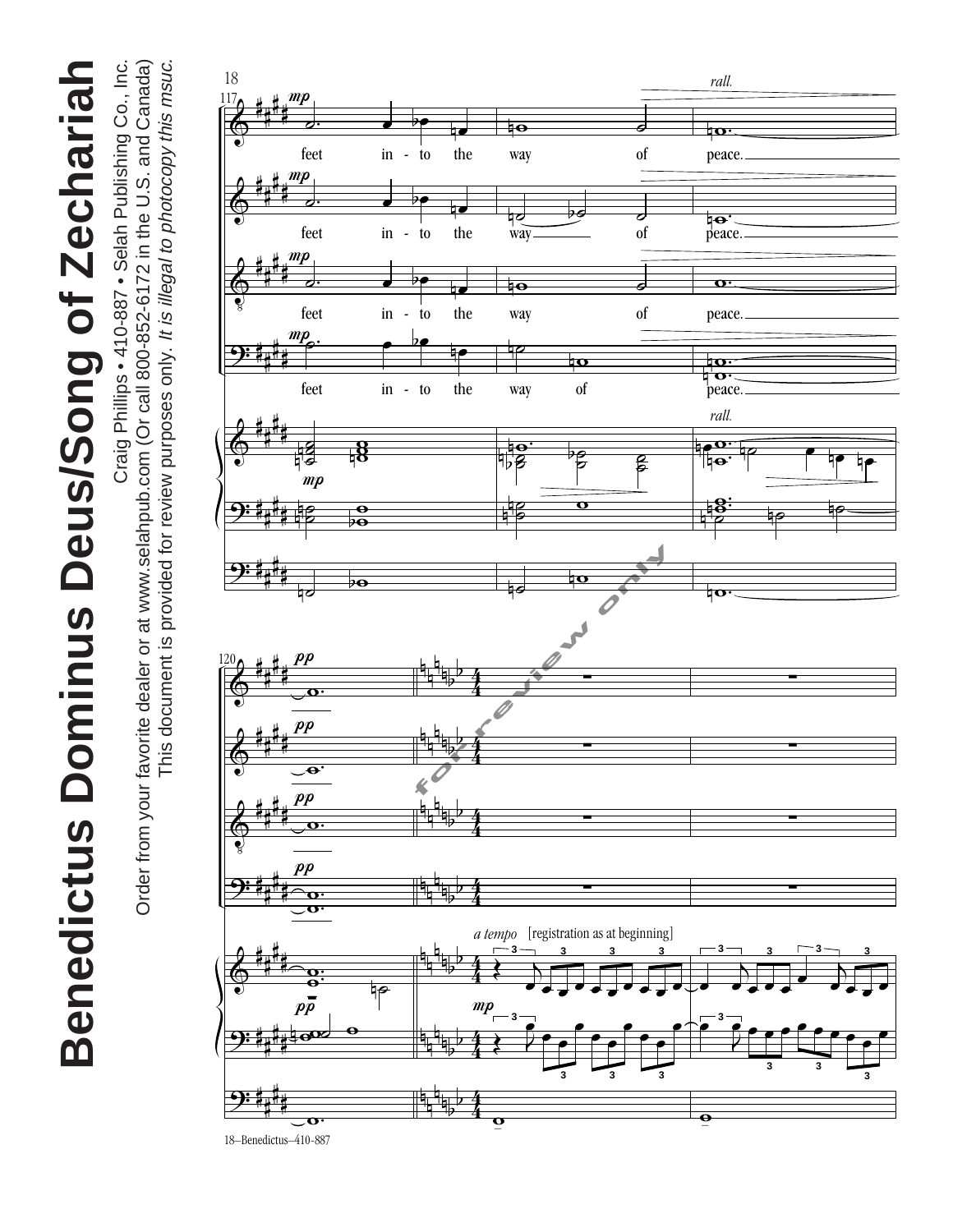



<sup>410-887–</sup>Benedictus–19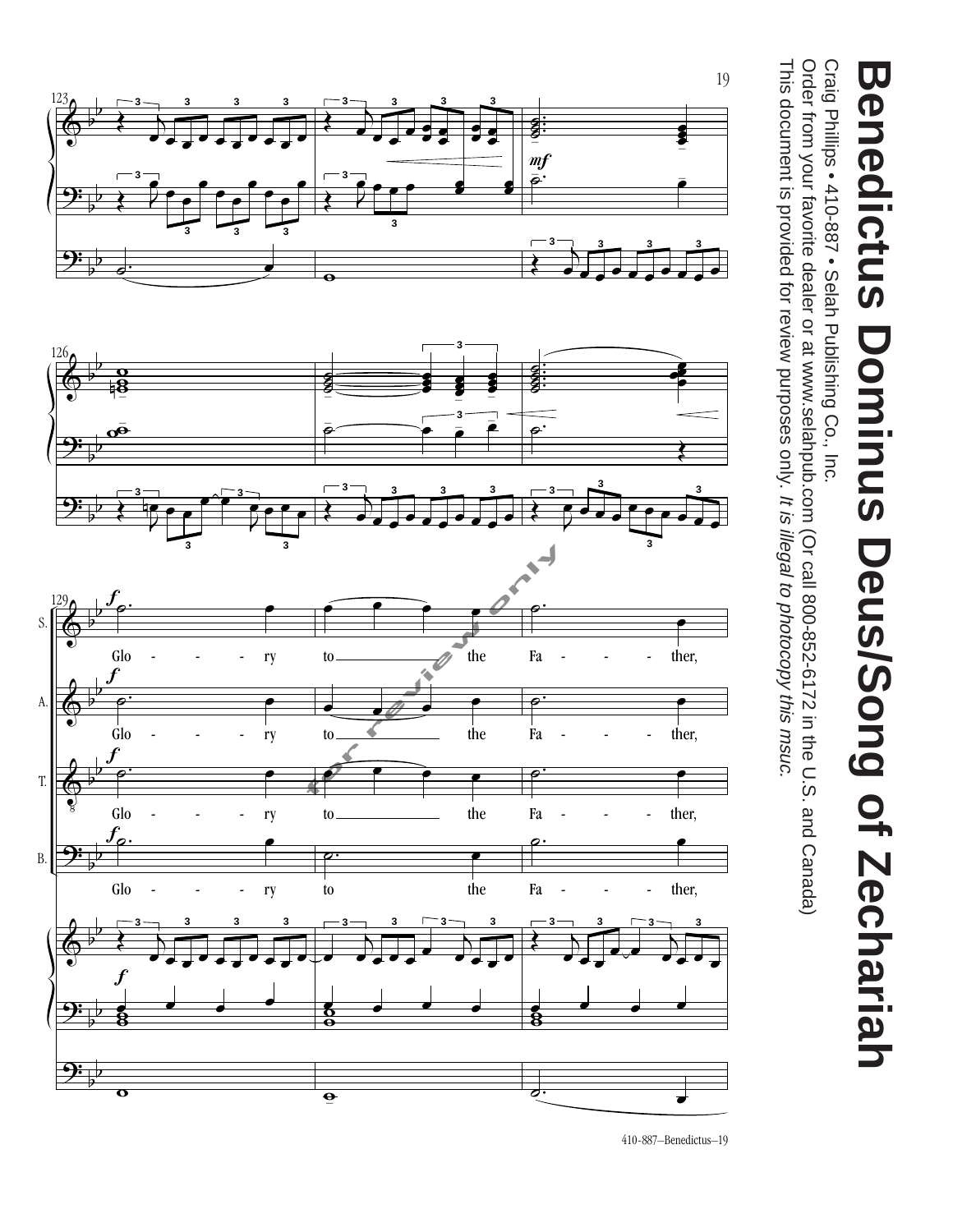This document is provided for review purposes only. It is illegal to photocopy this msuc. Craig Phillips • 410-887 • Selah Publishing Co., Inc. Craig Phillips • 410-887 • Selah Publishing Co., Inc. Order from your favorite dealer or at www.selahpub.com (Or call 800-852-6172 in the U.S. and Canada) Order from your favorite dealer or at www.selahpub.com (Or call 800-852-6172 in the U.S. and Canada) This document is provided for review purposes only. It is illegal to photocopy this msuc.

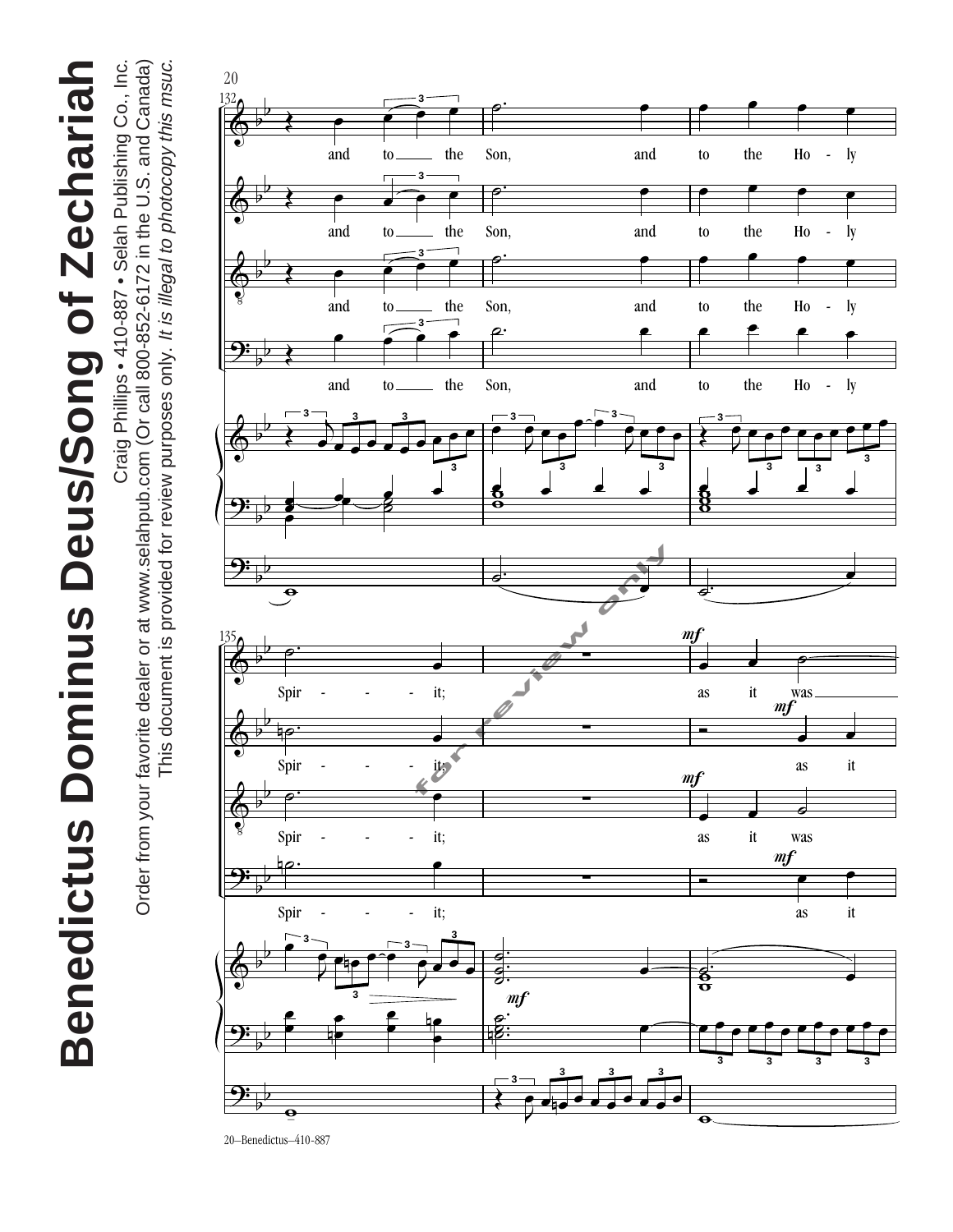

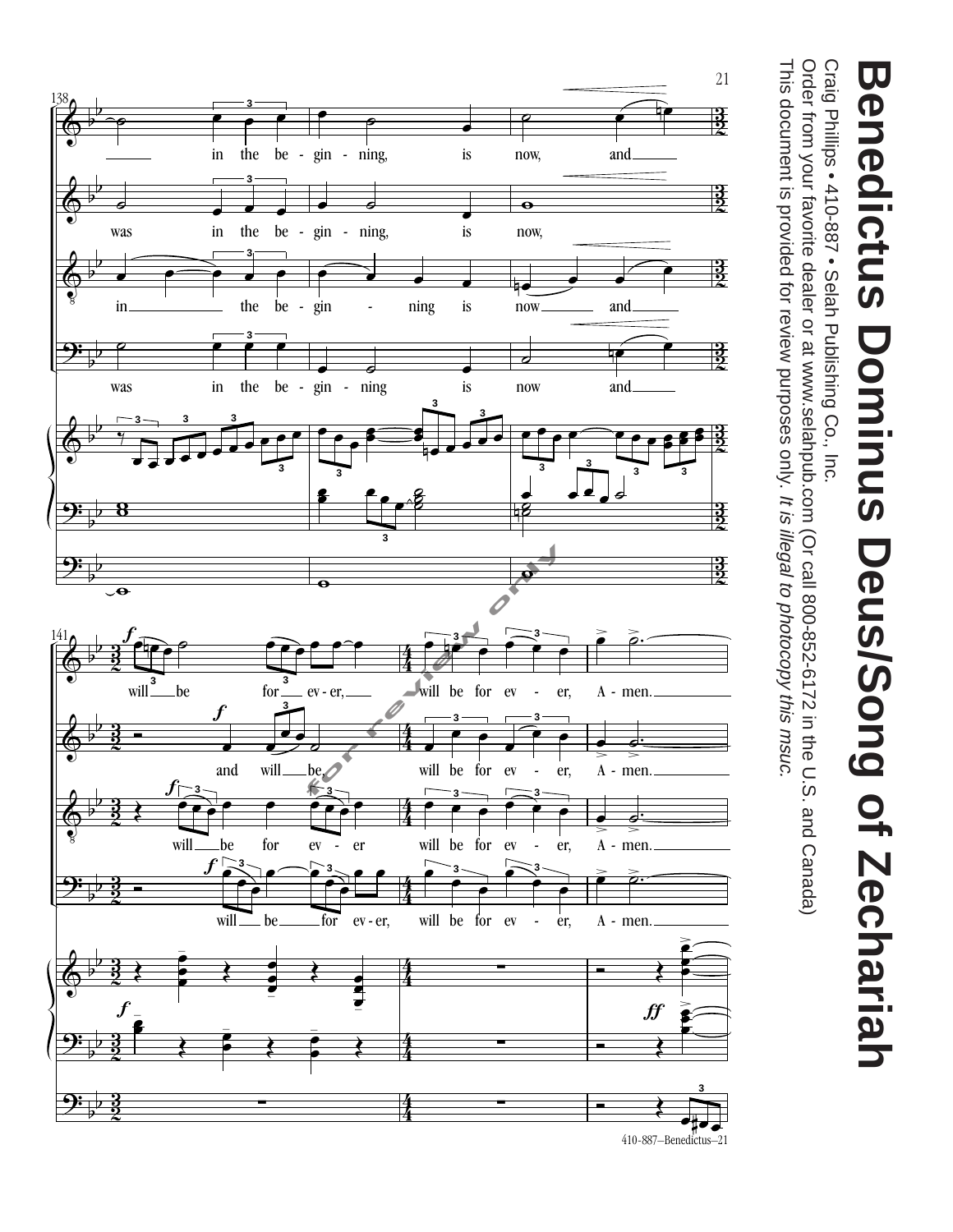Craig Phillips • 410-887 • Selah Publishing Co., Inc. Craig Phillips • 410-887 • Selah Publishing Co., Inc. Order from your favorite dealer or at www.selahpub.com (Or call 800-852-6172 in the U.S. and Canada) Order from your favorite dealer or at www.selahpub.com (Or call 800-852-6172 in the U.S. and Canada) This document is provided for review purposes only. It is illegal to photocopy this msuc. This document is provided for review purposes only. It is illegal to photocopy this msuc.



22–Benedictus–410-887